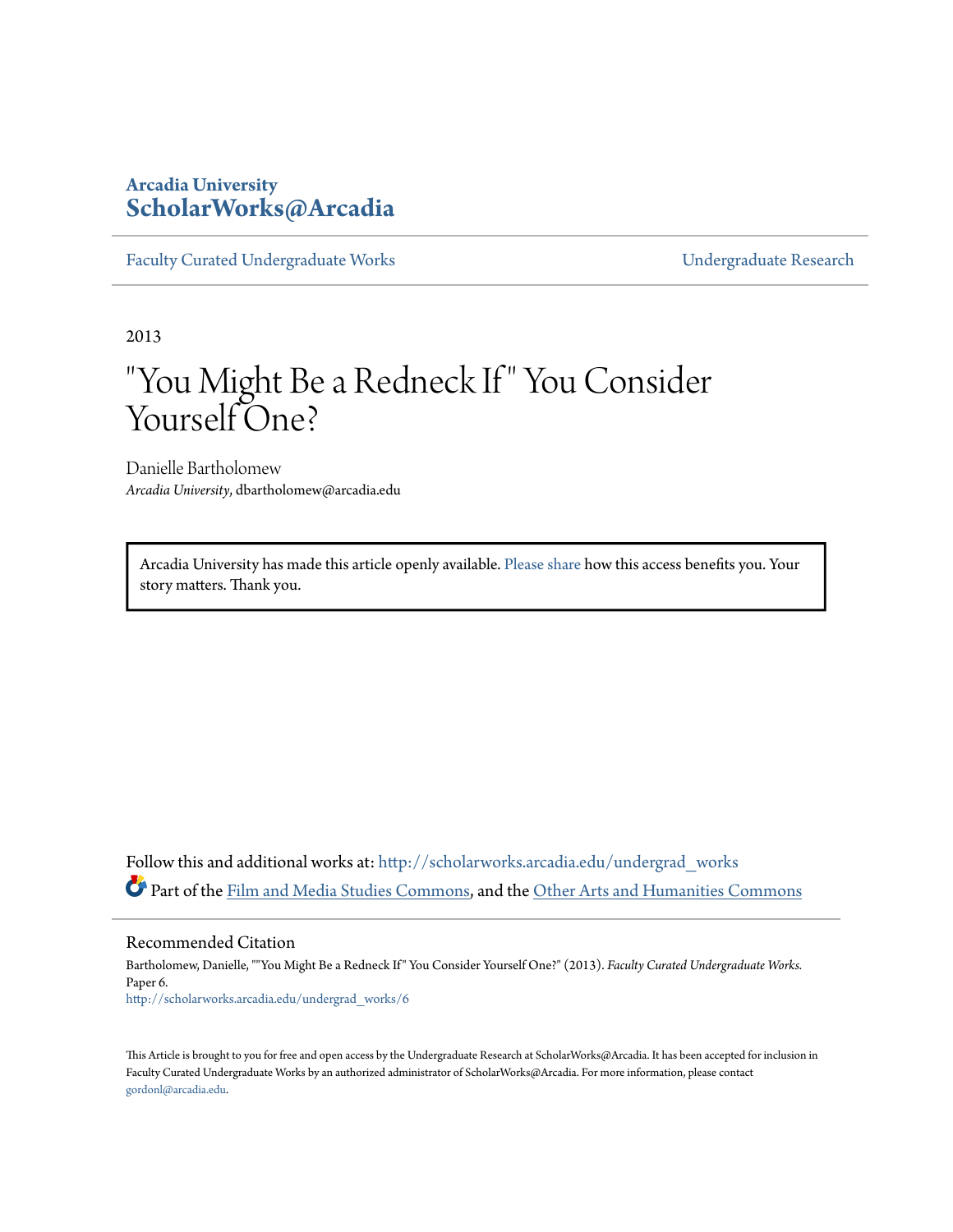Danielle Bartholomew CM213 Research Essay Dr. Dwyer

## "You might be redneck if" you consider yourself one?

 If you go see Jeff Foxworthy take the stage in sold-out arenas wearing cowboy boots and an AHRA t-shirt holding a six-pack, you might be a redneck. If you drive a pick-up truck, attend church on Sundays, work hard, and live paycheck-to-paycheck you might be a redneck. Ladies if y'all are blonde, wear sundresses, and strive to maintain a spotless reputation, you might be a southern belle. If you go to private school, drive a Mercedes, and go on lavish vacations…you might be a redneck? Growing up in small town that many would consider 'hick' and that most young people try to escape, I had always assumed that being considered a 'redneck' was not a desirable thing. Even though there were lots of rednecks in my town (my family included), there were also many that looked down upon the 'country' way of life. After I left my little town and the sheltered bubble it provided, I was surprised to learn that to some being a 'redneck' is idealized and at times even desirable. I first noticed this when I was on Twitter. I follow several country life accounts and I was surprised to see tweets along the lines of, "cruising around in the Benz with the top down listening to country music #countrylife". This confused me and my inner country girl was yelling, "You can't hashtag country life! You're not even driving a Chevy!"

 Through this experience I started thinking about modern country music and what it represents because rednecks and country music tend to go hand in hand. In 2012 country music was one of two music genres that had an increase in sales and five of the ten most popular albums of the year were by country artists. Much of last year's country success was due to Taylor Swift, one of today's most popular artists. Swift alone sold over three million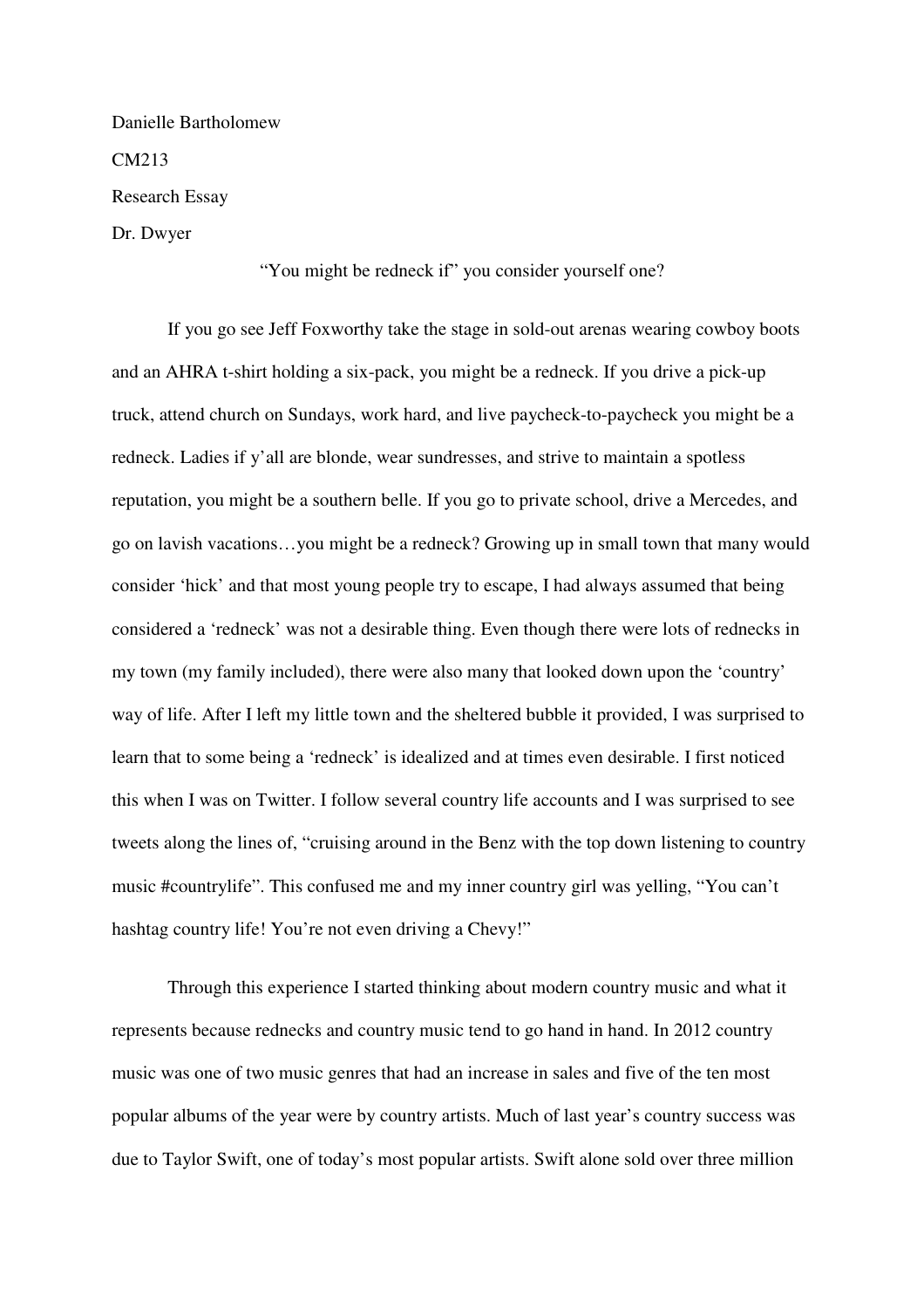records. Two other popular country artists of the year were Luke Bryan and Brad Paisley. Bryan also had a successful year selling over one million records and gained over a million followers on Twitter and Brad Paisley enjoyed a similar success. In many of Swift, Bryan, and Paisley's songs it is not uncommon to hear lyrics that reflect the stereotypical image of rednecks and southern belles. Images of tailgates, beer, slamming screen doors, and blondes with blue eyes flicker alongside the fiddles, acoustic guitars, and honkey tonk twang. On the surface it seems that these artists are the perfect representation of what it means to be 'country'. However, if one does a little digging into the background of these stars some interesting facts emerge. Luke Bryan and Brad Paisley are both college educated and come from reasonably well-off families, a contrast to many of the lyrics they sing in their songs. Taylor Swift spent her youth traveling to New York City from her hometown in Pennsylvania to audition for Broadway shows, a far cry from her apparent 'southern roots'. There are many examples of prominent 'country' figures with very different backgrounds than what one would think. Through these stars' backgrounds it would appear that many try and strive to seem 'country', when in reality they may not have the country background that we are lead to believe. This realization surprised me and I began to wonder why people feel this way and why people wanted to be considered 'country', which was at one point was considered lowclass and 'trashy'. 'Country' now appears to be more of a popular style that people want and *try* to be rather than an actual social class. This raised many questions in my mind and I wanted answers, so I dusted off my saddle, pulled on my cowgirl boots, and travelled down a red dirt road to find the answers (I apologize, I had to include at least one cheesy country metaphor).

 The first question I set out to answer was what exactly makes a 'redneck' or a 'southern belle' and when the terms first come about. According to writer Tom Leland, the term 'redneck' was first used in Scotland in the  $17<sup>th</sup>$  century and was a slang word for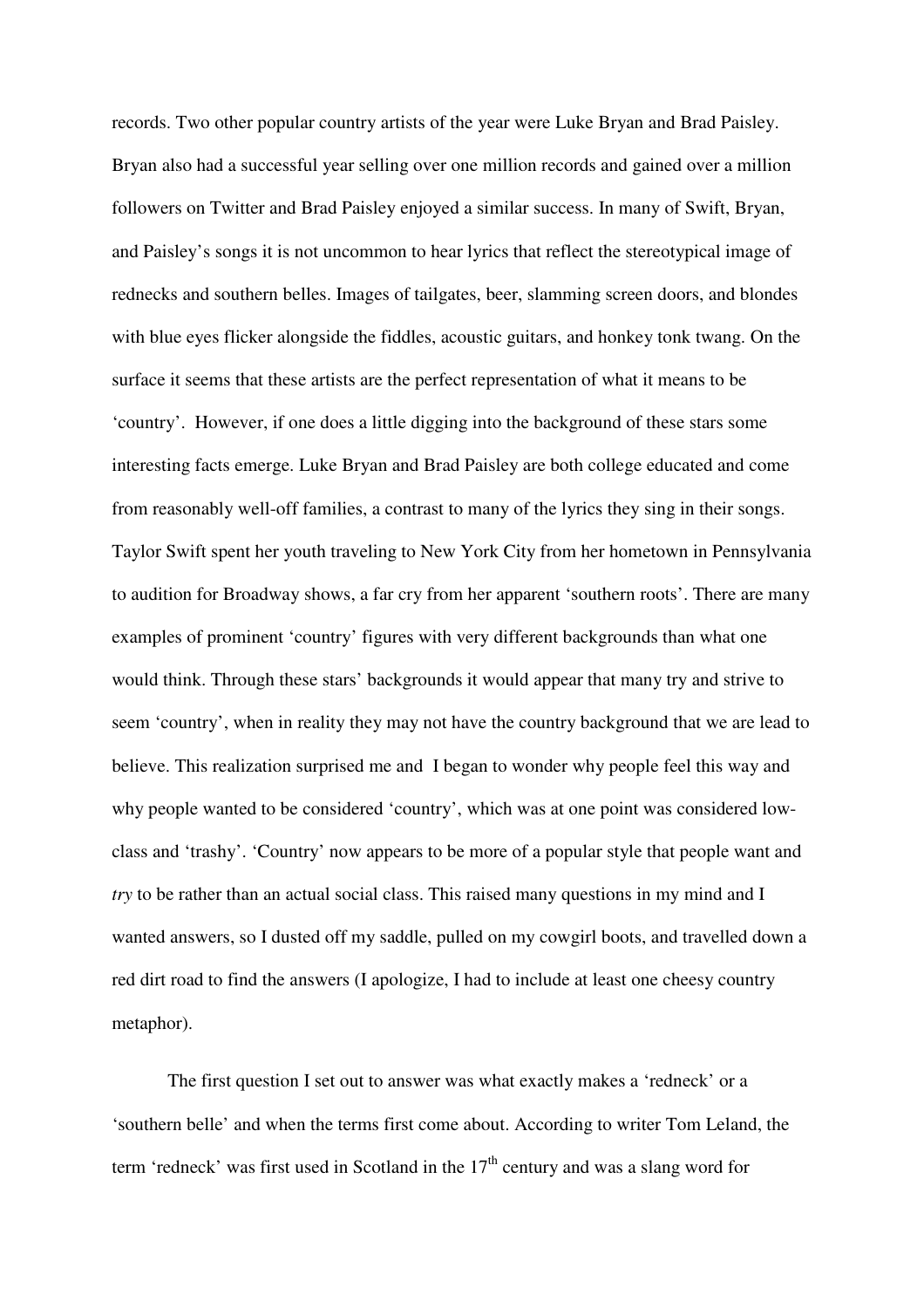Scottish Covenanters, or supporters of the National Covenant, that did not agree with the Church of England and wanted the Presbyterian form of government. The supporters of the National Covenant signed documents in their own blood and wore pieces of red cloth around their necks in a form of protest and were thenceforth dubbed 'rednecks'. It is likely that the Scottish immigrants brought the term across the pond with the influx of immigrants to the American colonies in the  $17<sup>th</sup>$  century. Leland also states that many researchers agree that the term 'redneck' was used in early America in the  $17<sup>th</sup>$  century to describe white workers in the agricultural sector who toiled under the sun all day and had sunburned necks; thus being called 'rednecks'. The Industrial Revolution played an important part in pinning the term to reflect people from the south. The Industrial Revolution took place mainly in the northern United States which left the farming to southern states that relied heavily on that sector to survive; thus, the term 'redneck' was then centralized and referred mainly to southern 'country folk' or farm workers because that is where the majority of farm work was still being done. In the  $17<sup>th</sup>$  century the term redneck was used to describe Scottish political rebels and southern farm workers, but both of these things had negative connotations and are a farcry from the glamorized life of today's redneck elites.

 Today's image of a redneck, in a way, still reflects southern farm workers and politics. Artists like Luke Bryan and Brad Paisley sing about those things in their songs there, but as stated before these are 'country folk' that never worked on a farm and are not from the south. Today's modern rednecks and southern belles have come to represent much more than a sunburned farm worker; to many being a redneck or belle symbolizes hard work, faith, independence, and pride. The blog *The Enlightened Redneck* describes the modern redneck's ideals and philosophies as follows:

"It means being independent. It means knowing how to fix things when they break. It means not being helpless outside the modern urban island. It means knowing the difference between right and wrong, and knowing how to apply my best judgment. It means knowing that there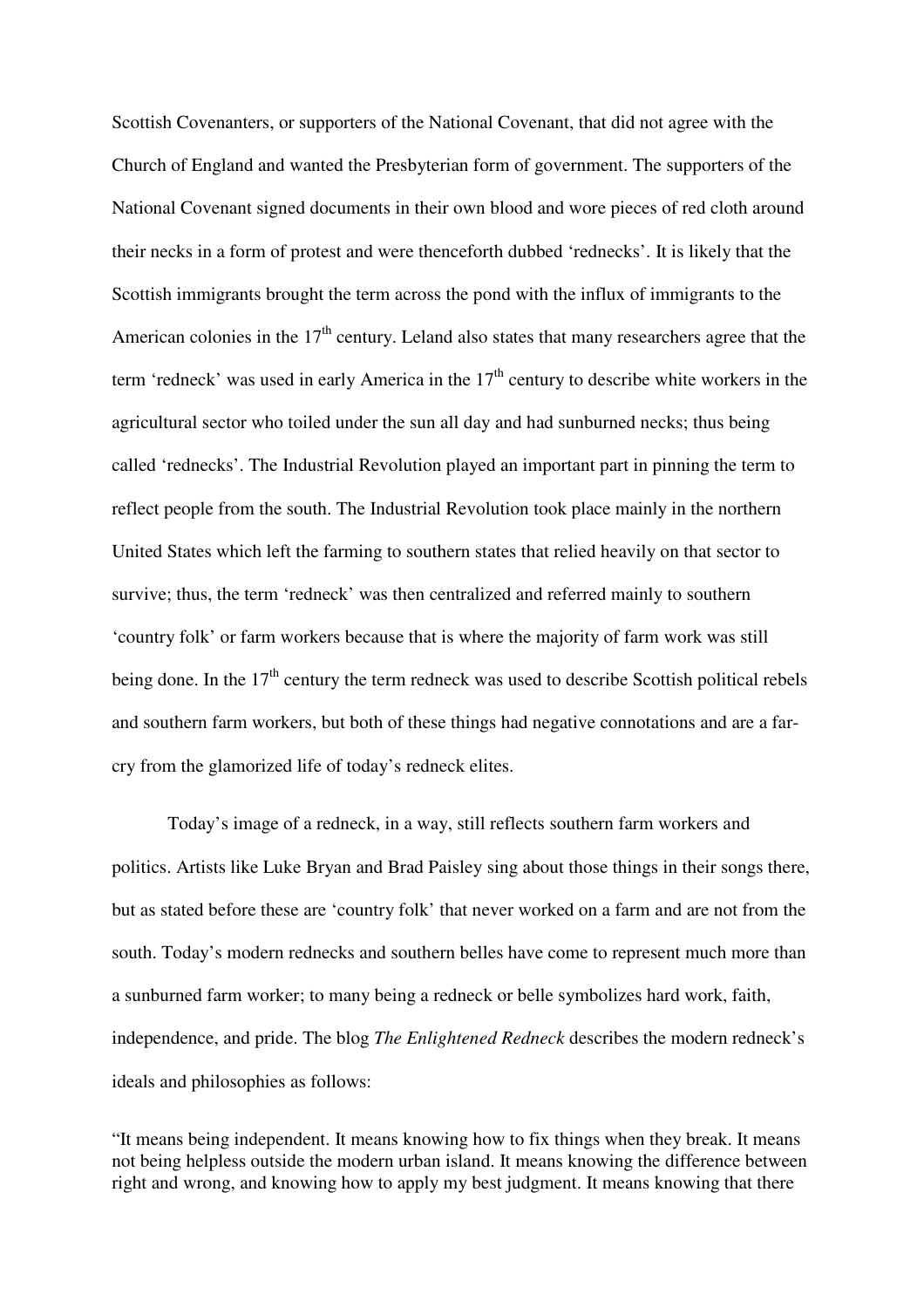are things more important than my own comfort and my own skin, and that those things are worth fighting and dying for."

The author of the blog, Danny Glover, says that to be a redneck it does not matter if one is from the south, from the county, or even if one is white. He says that rednecks are black, white, city-slickers, college-educated, self-taught, and can even be from California. Glover says, "It's never really been about where you're from, or who you were born to; it's always been about the decisions you make." Reading this blog post raised another important question of whether the majority of modern rednecks share the same belief as this self-proclaimed *enlightened* redneck. Throughout history the word has been associated with a distinct group of people, a stark contrast from the inclusive language that Glover preaches.

 When discussing the history and the meaning of a redneck, it is hard to ignore the racial/racist implications that the word holds. As stated the term 'redneck' was used to describe a white, low-class southern male and left many races and backgrounds out. It is common knowledge that throughout history in the southern United States there were rigid racial tensions in which the term redneck is closely associated. The controversy surrounding this word continues and is still apparent in the current culture of the southern United States. In 2007 in North Carolina at Cordington High School there was a quoted 'race riot' in which white students, self-proclaimed and described by the press as 'rednecks', fought with their fellow black students over race. In February 2013 in Jacksonville, Florida former spokeswoman for the Duval county public schools, Jill Johnson, was thrust into the spotlight after she described her husband as a redneck. A discrimination complaint was filed against Johnson by Kandra Albury, a black coworker. Speaking about this incident William Link, a professor of history at the University of Florida stated, "African-Americans might regard redneck as a term that may be threatening because of the history of violence perpetrated on blacks, often by a class of whites seen as rednecks — the lynching or urban riots that you had in that period". Lest we forget about country music superstar and college-educated Brad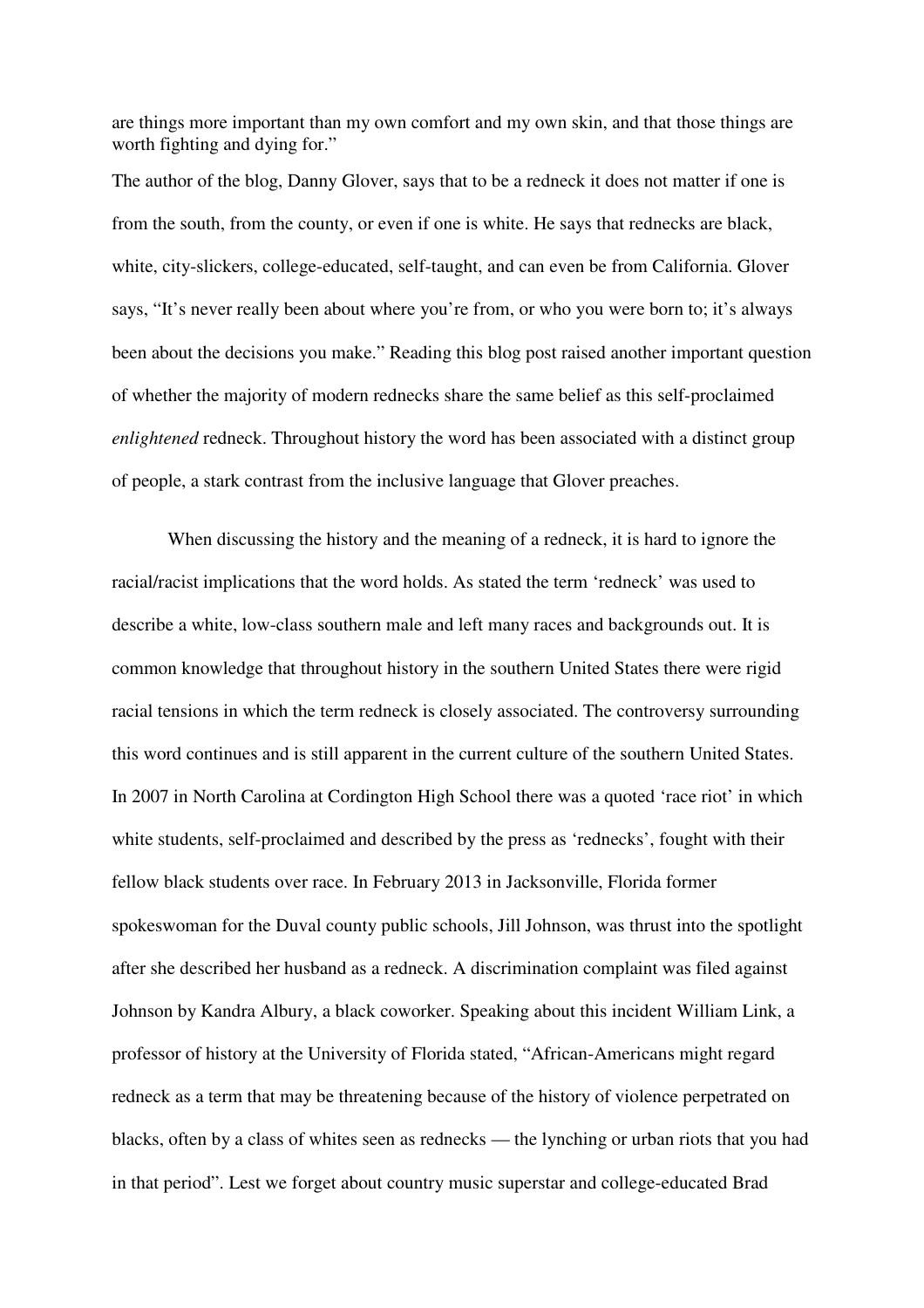Paisley's new single 'Accidental Racist'. The song is a duet with rapper LL Cool J about Paisley, as a white southern man, wearing the Confederate flag on his shirt and what that represents. Paisley sings that it is simply about pride for where you come from and not pride about the history. LL Cool J raps about how it feels for a black man to see a white man sporting the 'red flag'. One of the lyrics reads, "I'd love to buy you a beer, conversate and clear the air but I see that red flag and I think you wish I wasn't here". The main chorus of the songs states:

"'Cause I'm a white man livin' in the southland just like you I'm more than what you see. I'm proud of where I'm from but not everything we've done. And it ain't like you and me can re-write history, Our generation didn't start this nation and we're still paying for mistakes that a bunch of folks made long before we came and caught between southern pride and southern blame".

The song not surprisingly has sparked a controversy. Many say that the song likely came from a good place and if anything if brought the issue out into the light again, but the lyrics are highly controversial. For some the lyrics too controversial. Leonard Pitts, Jr. writing for the Miami Herald commented that in the song Paisley states it is difficult to walk in a black man's shoes and to see things from his side. Pitts calls Paisley out on this stating that he simply never tried to walk in a black man's shoes. While the philosophy of the *Enlightened Redneck* is a hopeful and inclusive definition of the word redneck, based on the current controversies surrounding Paisley's song and similar events, it is likely that not all feel the same way as Dover does.

 The historical and modern definition of a redneck is specific and represents a small minority of white, working-class, men. It leaves out other races and classes, but also other genders. When one thinks of a redneck the likely image is of a chubby man, missing his front teeth, and sporting a beer belly. The stereotypical image of women from the country is the complete opposite from the low-class and beer bellied man. A 'southern belle' is a sophisticated, dainty, and beautiful woman. She is usually blonde-haired and blue-eyed,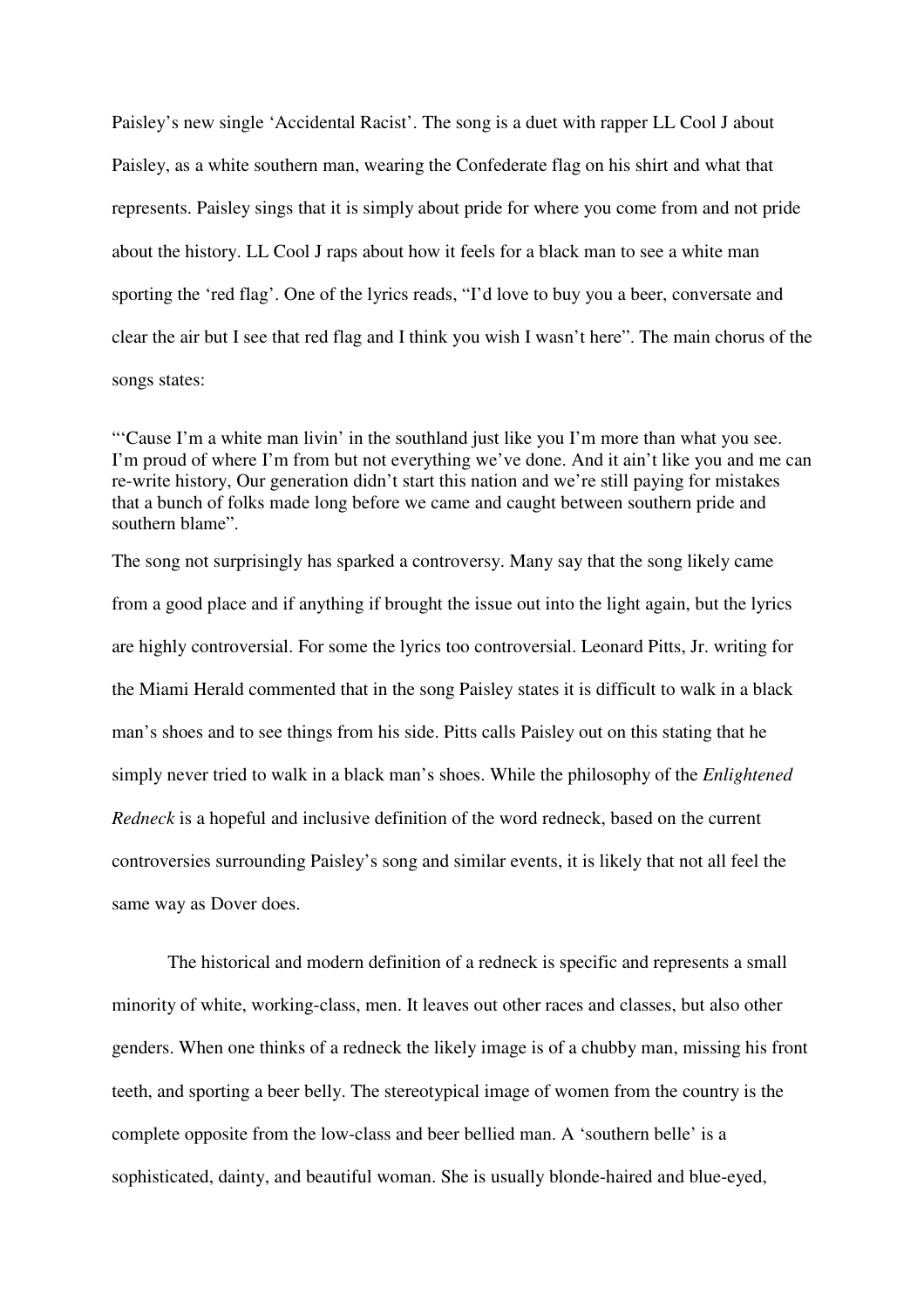wears conservative yet fashionable dresses, and sits on her porch carefully sipping lemonade behind a delicate smile. I was intrigued by this stark contrast to the male 'country' stereotype. I wondered how the 'belles' come to be and the expectations that they represent for 'country' women. I found that the history and the ideals of southern belles are quite different than those of rednecks and rather show the women's role in our society now and throughout history.

The term southern belle first came about in the  $19<sup>th</sup>$  century after the civil war. The war ravaged the American south and its people were defeated and frail. New laws and immigrants from the north challenged the south's traditions and culture, especially the culture surrounding slavery and plantation life; the very culture that the south had fought so hard to maintain. Historians believe that the southern belle was created as a way to idealize and maintain the memory of the antebellum south. Many experts argue that because of this 'southern belles' never actually existed, but rather existed through the literature of the time. Perhaps the best example of a southern belle can be found in the ultimate classic film *Gone with the Wind* adopted from the nostalgic novel of the antebellum south by Margaret Mitchell. The quintessential southern belle is the novel's main character Scarlet O'Hara. Scarlet is the daughter of a wealthy plantation owner and she represents the perfect southern woman. She is charming, classy, and beautiful. Throughout the novel and film, O'Hara overcomes every hardship and obstacle that comes her way by using her infamous charm. At one point in the movie Scarlet tries very hard to cover the fact that she has been working outside in order to go visit her love interest, Rhett, to get his help in saving her family's plantation. When Scarlet goes to visit Rhett, he talks of how Scarlet represents everything wonderful about the south and essentially how she is the perfect southern belle. At one point Rhett touches Scarlet's hands and finds that they are calloused because she has been working in the fields and he is put-off by this realization. This example raises an interesting question regarding gender roles within the 'country' lifestyle.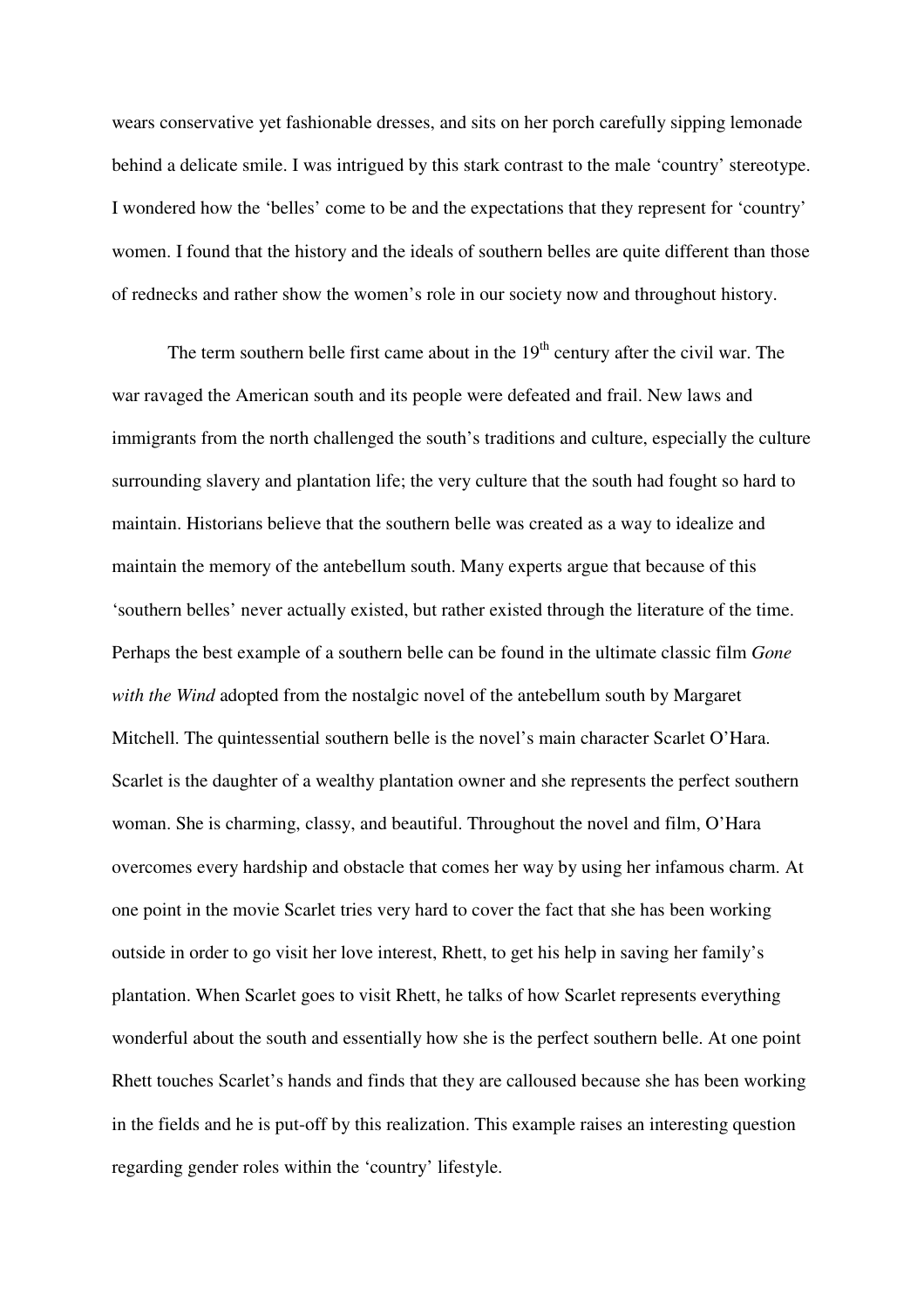Throughout history the traditional roles of men and women have been clearly defined. It was not until the past several decades that the roles between men and women began to intertwine. Typically, it was assumed that men have jobs in order to make money and provide for their families, while women tend to the house and care for the children. This can be seen in *Gone with the Wind* because Rhett was turned-off by the fact that Scarlet had been working, and there are uncountable other examples of this scattered throughout history. As much as there has been large steps taken in favor of blurring gender roles, in this regard the 'country' lifestyle still appears behind. Many current country music songs still talk about how daddy works hard and momma is at home. I wondered if this could be the reason why the contrast exists between rednecks and southern belles. Under the 'country' lifestyle the ideal for men is to be hard-working providers for their families, which is also essentially what the stereotypical redneck represents. The ideal for 'country' women is that they do not work but stay at home with the children and keep up appearances, which is traditionally what a southern belle does. I believe that this is the key to understanding why the 'country' lifestyle is idealized and strived for today. In our world that is ever-changing with new cultures and ways of life evolving every day, being 'country' represents tradition and an ideal embedded in previous cultures of the United States.

 Today there are many cultural occurrences that may challenge the values and ideals behind the 'country' lifestyle. There has been a strong push to enforce stricter gun laws, littleby-little our society is taking steps to legalize gay marriage, women have a strong presence in the workforce, farms are forced to close, and factory jobs are being sent overseas. 'Country' foundations such as the right to bear arms, Christianity, traditional gender roles, and hard work at a blue collar jobs are being challenged. I believe all of this contributes to the upswing of success in country music and is also why people who wouldn't traditionally be considered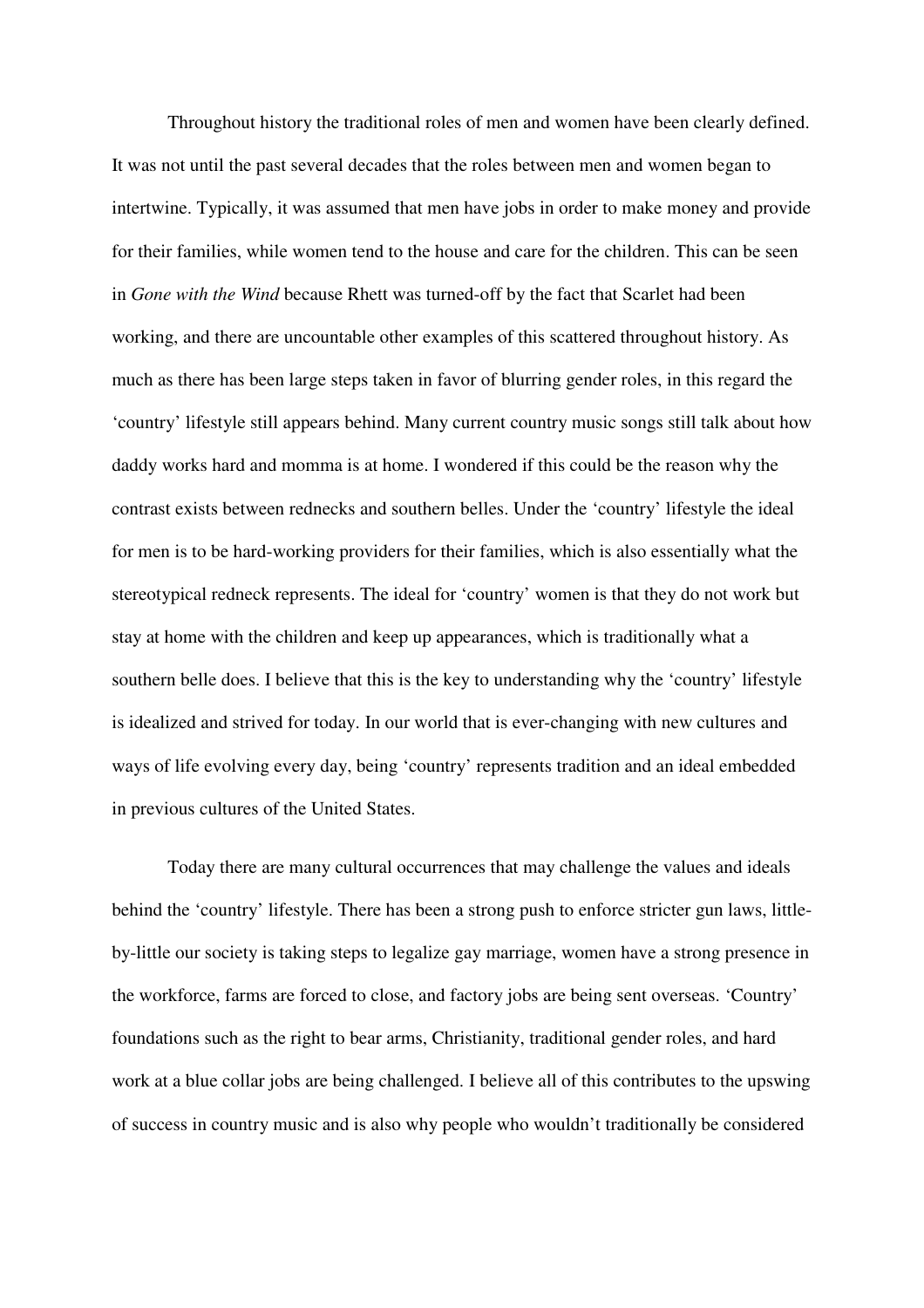'country' are hashtagging country life in their Mercedes and calling themselves rednecks and southern belles.

 When we consider the history of the terms 'redneck' and 'southern belle' it is clear that they both represent traditional ideals. The redneck is desirable because he is hardworking and strong-willed, and the southern belle is desirable because she is beautiful and classy. It's no wonder that people want to associate themselves with the 'country' way of life. Who wouldn't want to be considered hard-working and beautiful? I think this is why in popular culture today there are college-educated artists singing about dead-end jobs, farms, and their mommas. It is not about actually about being a redneck or actually growing up in the south, it is more about how what a redneck represents and being associated with those traditional values. It is similar, I believe, to what *The Enlightened Redneck* Danny Glover was trying to say in his blog; that it is not about watching NASCAR and going to church on Sundays, but rather holding on to and belonging to a traditional culture.

 My aim in all of this was not to make fun of or prolong the 'country' stereotypes, but rather to understand the history and mentality behind them. This was a particularly interesting study for me, as I stated previously, I grew up in a small-town with the quintessential redneck for a father and for a majority of my life I identified myself with the 'country' lifestyle. It was not until I left my hometown that I began to question what it actually meant and why others who did not have a similar background to mine also choose to identify themselves with a similar lifestyle. The conclusion that I hope can be drawn from this is that being a redneck or a southern belle is more than what it seems on the surface. There are racial implications and facepalms associated with the terms that cannot and should not be ignored, but underneath there is a traditional culture that comes from humbleness and hard work. I think that this area of American society is worth more investigation, as I fear that this piece may have raised more questions than it answered. Particularly surrounding the racial implications associated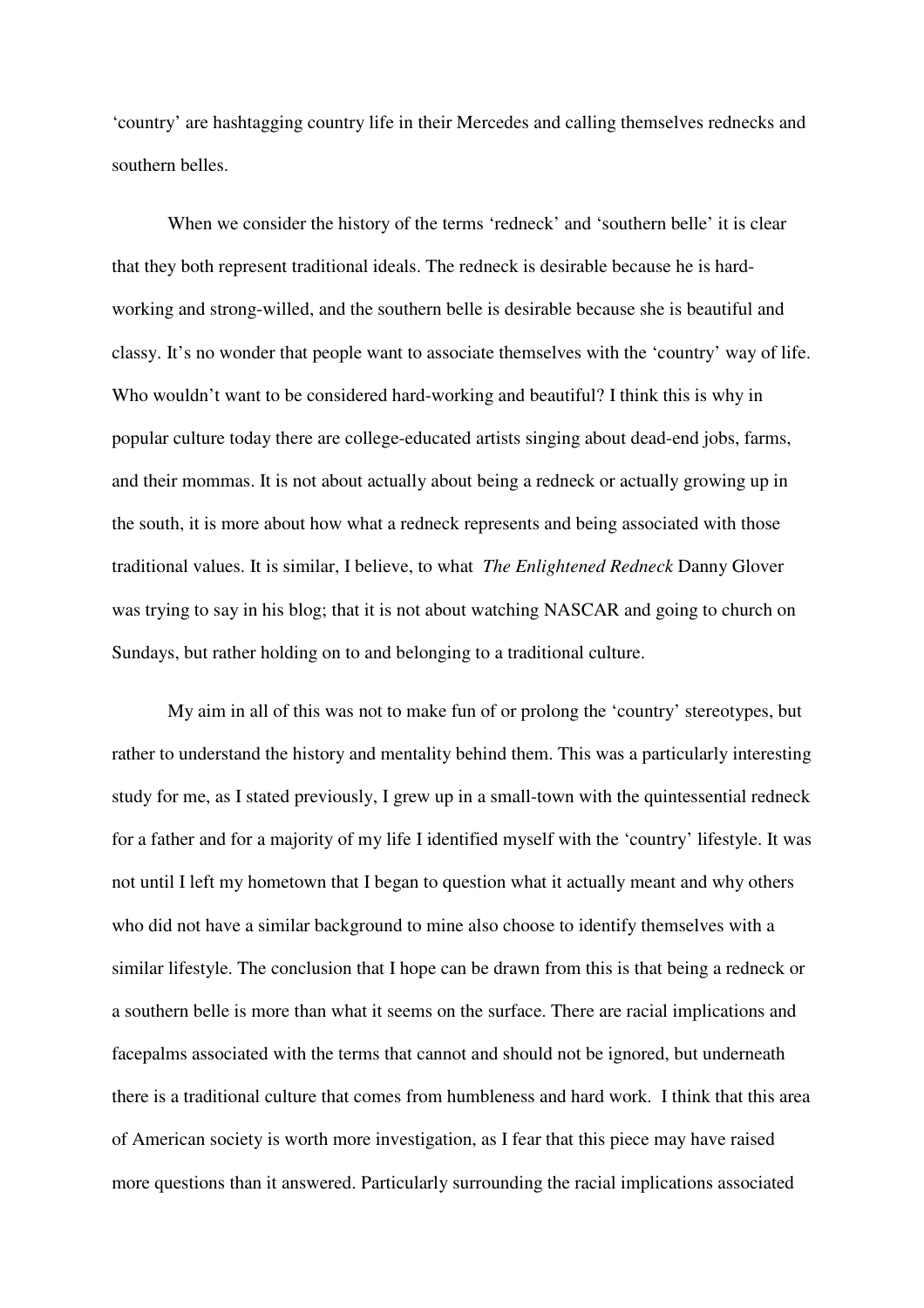with the lifestyle. I very briefly grazed this topic, simply because it was too big to tackle in a small essay but too important to ignore. Another area that may be interesting to research that is not addressed in this piece is the idea of patriotism and how it is typically associated with country music and the 'country' lifestyle. Through all of this research, I came to the realization that with my background and new ways of thinking, I may also be an *enlightened redneck.* But then again based off of the examples we studied, you might also be a redneck if you simply consider yourself one by holding on to traditional values.

Works Cited:

- Shirley, Carla D. "'You Might Be a Redneck If…' Boundary Work Among Rural, Southern Whites." *Social Forces (University of North Carolina Press)* 89, no. 1 (September 2010): 35– 61.
- "What Does Redneck Really Mean? A Racist or Just a Country Person?" *Members.jacksonville.com*. Accessed April 29, 2013. http://members.jacksonville.com/news/premium-news/2013-02-05/story/what-does-redneckreally-mean.
- Burton, Orville Vernon. "The South as 'Other,' the Southerner as 'Stranger'." *Journal of Southern History* 79, no. 1 (February 2013): 7–50.

"The Enlightened Redneck» What It Means To Be A Redneck." Accessed April 29, 2013. http://www.enlightenedredneck.com/2009/05/06/what-it-means-to-be-a-redneck/.

- Hardie, Jessica Halliday, and Karolyn Tyson. "Other People's Racism: Race, Rednecks, and Riots in a Southern High School." *Sociology of Education* 86, no. 1 (January 2013): 83–102. doi:10.1177/0038040712456554.
- "Origin Of 'Redneck' ... A Term That Crosses Race & Geography | Race and Ethnic Relations | USA on Race." Accessed April 29, 2013. http://www.usaonrace.com/labelsstereotypes/origin-redneck-term-crosses-race-geography.
- "Leonard Pitts: Brad Paisley's 'Accidental Racist' Not Honest Leonard Pitts Jr. MiamiHerald.com." Accessed April 29, 2013. http://www.miamiherald.com/2013/04/13/3340702/brad-paisleys-accidental-racist.html.
- "JSTOR: The Georgia Review, Vol. 25, No. 3 (Fall 1971), Pp. 333-342." Accessed April 29, 2013.